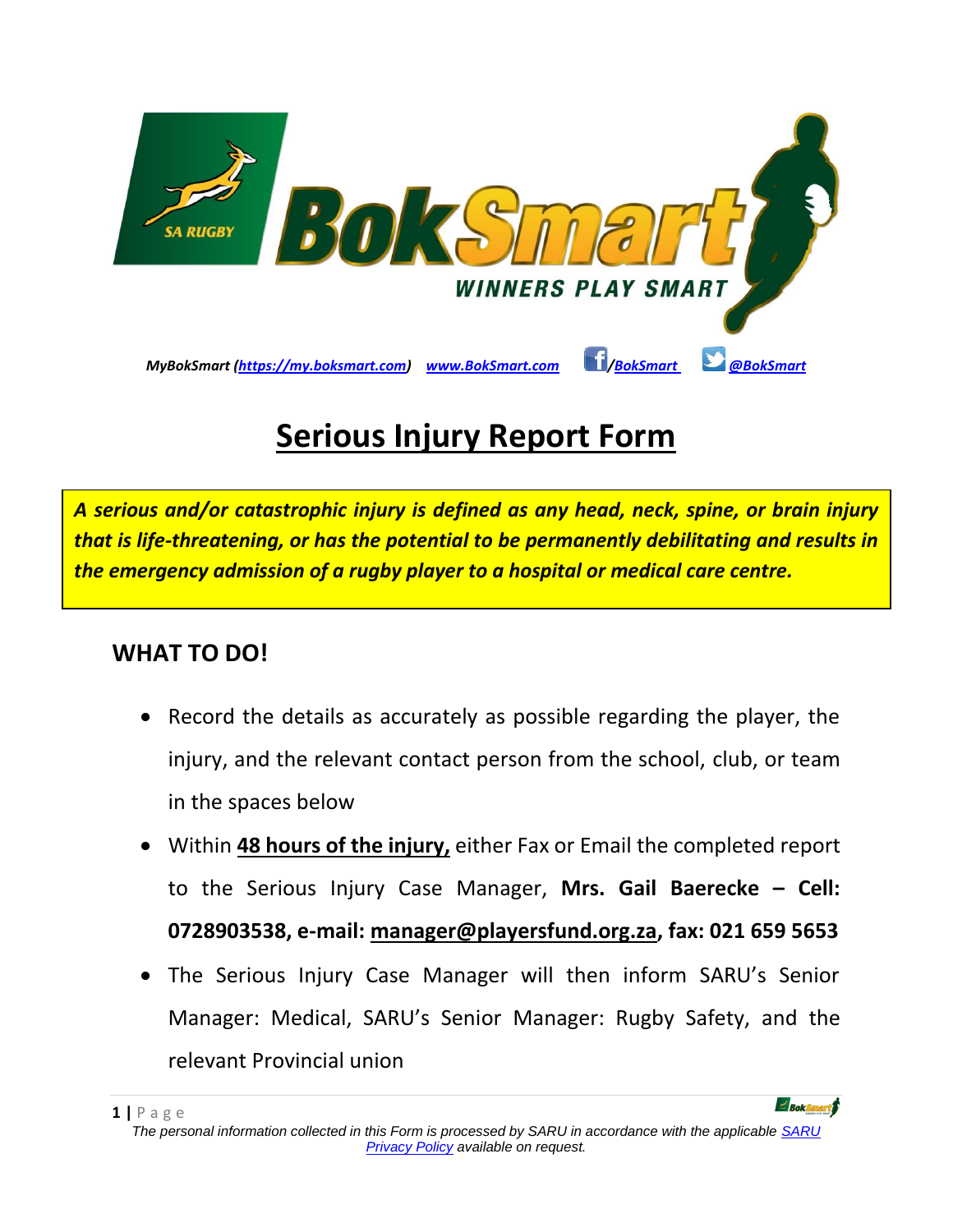# *1. PLAYER (PRINT CLEARLY)*

| Forenames:              |  |  |   |  |  |  |      |  |  |  |  |
|-------------------------|--|--|---|--|--|--|------|--|--|--|--|
| Surname:                |  |  |   |  |  |  |      |  |  |  |  |
| Date of birth:          |  |  | 1 |  |  |  | Age: |  |  |  |  |
| Known as (Nickname):    |  |  |   |  |  |  |      |  |  |  |  |
| <b>ID Number</b>        |  |  |   |  |  |  |      |  |  |  |  |
| Address:                |  |  |   |  |  |  |      |  |  |  |  |
|                         |  |  |   |  |  |  |      |  |  |  |  |
|                         |  |  |   |  |  |  |      |  |  |  |  |
| <b>Contact Number:</b>  |  |  |   |  |  |  |      |  |  |  |  |
| Next of Kin:            |  |  |   |  |  |  |      |  |  |  |  |
| <b>Contact Number:</b>  |  |  |   |  |  |  |      |  |  |  |  |
|                         |  |  |   |  |  |  |      |  |  |  |  |
| Rugby Club/School/Team: |  |  |   |  |  |  |      |  |  |  |  |
| Playing Position:       |  |  |   |  |  |  |      |  |  |  |  |

Bok**Smart**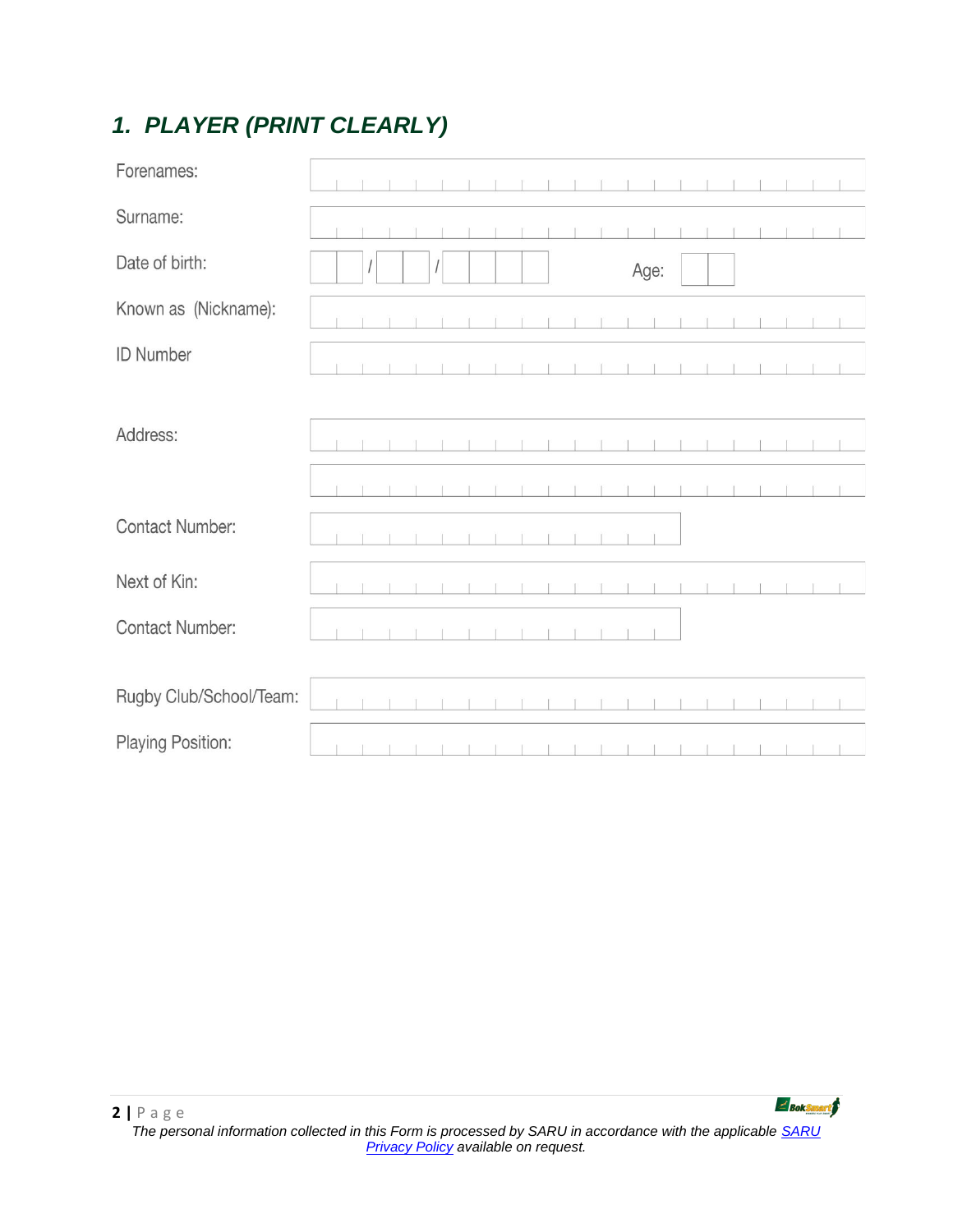# *2. INJURY (PRINT CLEARLY)*

| Date of Injury:                                         | $\prime$<br>At Time:<br>$\prime$                                                    |
|---------------------------------------------------------|-------------------------------------------------------------------------------------|
|                                                         |                                                                                     |
| Injury Occurred During:                                 | Match<br>Training<br>If "training" then during: Rugby skills training, full contact |
|                                                         | Rugby skills training, semi-contact                                                 |
|                                                         | Rugby skills, non-contact                                                           |
| Site of Injury:                                         | Chest/Trunk<br>Head<br>Neck<br>Spine                                                |
|                                                         | Other (specify)                                                                     |
|                                                         |                                                                                     |
| Event Causing:                                          | Collision<br>Maul<br>Scrum                                                          |
|                                                         | Ruck<br>Collapsed scrum<br>Collapsed maul                                           |
|                                                         | Tackling (behind)<br>Tackling (side)<br>Tackling (front)                            |
|                                                         | Tackled (behind)<br>Tackled (side)<br>Tackled (front)                               |
|                                                         | Lineout<br>Running<br>Kicking                                                       |
|                                                         | Other(specify)                                                                      |
| Time of Injury:<br>Warm-up                              | $21 - 40 + min$<br>61-80+ min<br>Cool-down<br>0-20 min<br>41-60 min                 |
| Was the Player Wearing:                                 | Mouth Guard<br>Shoulder Pads<br><b>Head Guard</b><br><b>Tick all Applicable</b>     |
| Provide a brief description of how the injury occurred: |                                                                                     |
|                                                         |                                                                                     |
|                                                         |                                                                                     |
| Did the player leave the field at any time?             | No<br>Yes                                                                           |
| Did the player return to the field at any time?         | No<br>Yes                                                                           |
| $3   P \nexists g e$                                    | $\geq$ Bok Small                                                                    |

*The personal information collected in this Form is processed by SARU in accordance with the applicable [SARU](https://www.springboks.rugby/general/privacy-policy-updated-2021/)  [Privacy Policy](https://www.springboks.rugby/general/privacy-policy-updated-2021/) available on request.*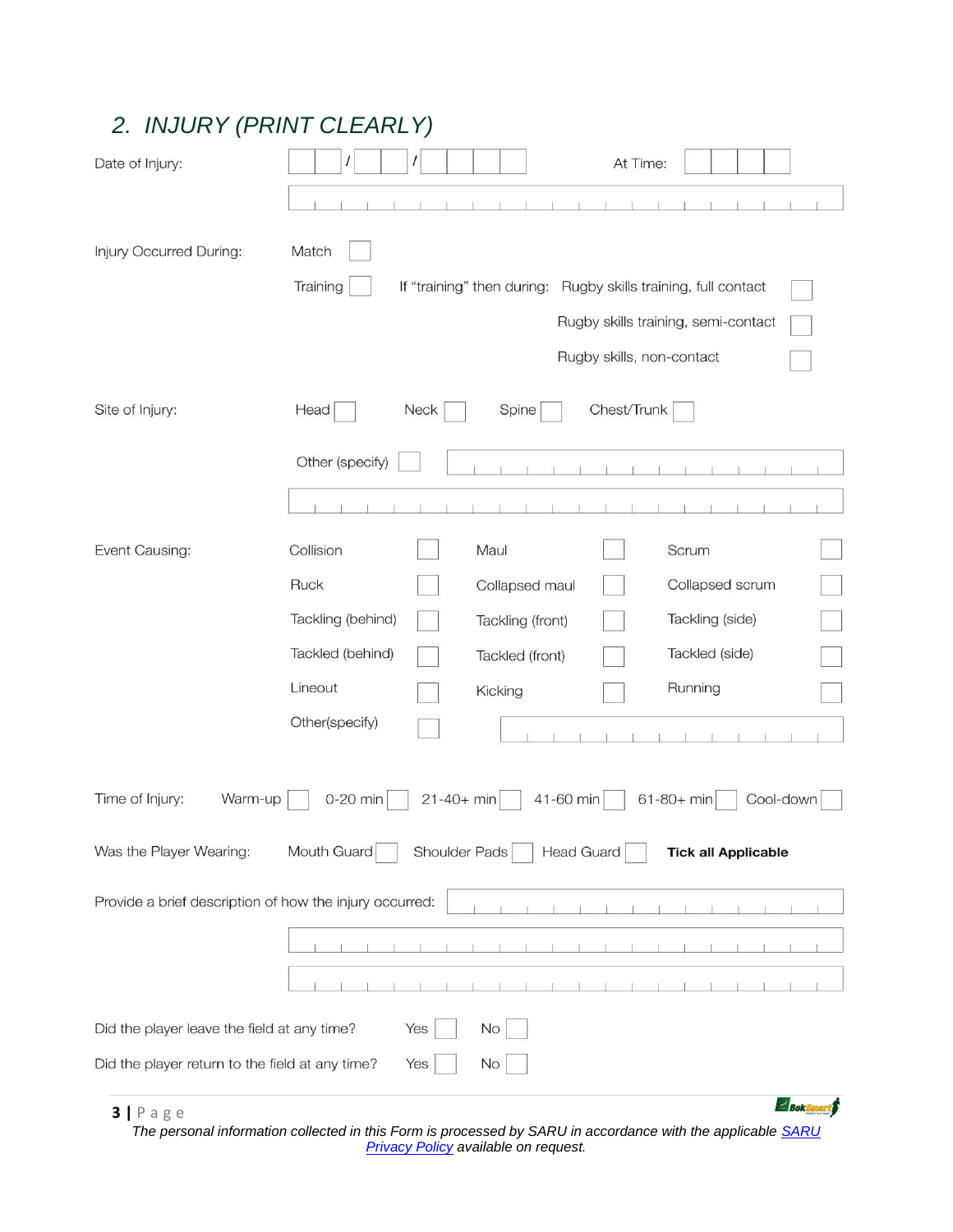### *2. INJURY (PRINT CLEARLY) - CONTINUED*

| Who provided on-field treatment?                       | Doctor                         |               |
|--------------------------------------------------------|--------------------------------|---------------|
|                                                        | Physiotherapist                |               |
|                                                        | Biokineticist                  |               |
|                                                        | <b>Emergency Service Medic</b> |               |
|                                                        | <b>Rugby Medic</b>             |               |
|                                                        | First Aid                      |               |
|                                                        | Coach                          |               |
|                                                        | Referee                        |               |
|                                                        | <b>Team Official</b>           |               |
|                                                        | Other(Specify)                 |               |
|                                                        |                                |               |
|                                                        |                                |               |
|                                                        |                                |               |
|                                                        |                                |               |
| Name of treatment provider:                            |                                |               |
| <b>Contact Number:</b>                                 |                                |               |
| What treatment was                                     |                                |               |
| provided if any:                                       |                                |               |
| How did the player leave the field?                    | On his own                     | Assisted      |
|                                                        | Spinal Board                   | Stretcher     |
|                                                        | Ambulance                      | Helicopter    |
|                                                        | Other (Specify)                |               |
|                                                        |                                |               |
| What hospital/medical<br>facility was he/she taken to: |                                |               |
| <b>Contact Number:</b>                                 |                                |               |
|                                                        |                                |               |
| Who accompanied the player:                            |                                |               |
| Contact Number:                                        |                                |               |
| $4$   Page                                             |                                | $\geq$ Boksma |

**4 |** P a g e

*The personal information collected in this Form is processed by SARU in accordance with the applicable [SARU](https://www.springboks.rugby/general/privacy-policy-updated-2021/)  [Privacy Policy](https://www.springboks.rugby/general/privacy-policy-updated-2021/) available on request.*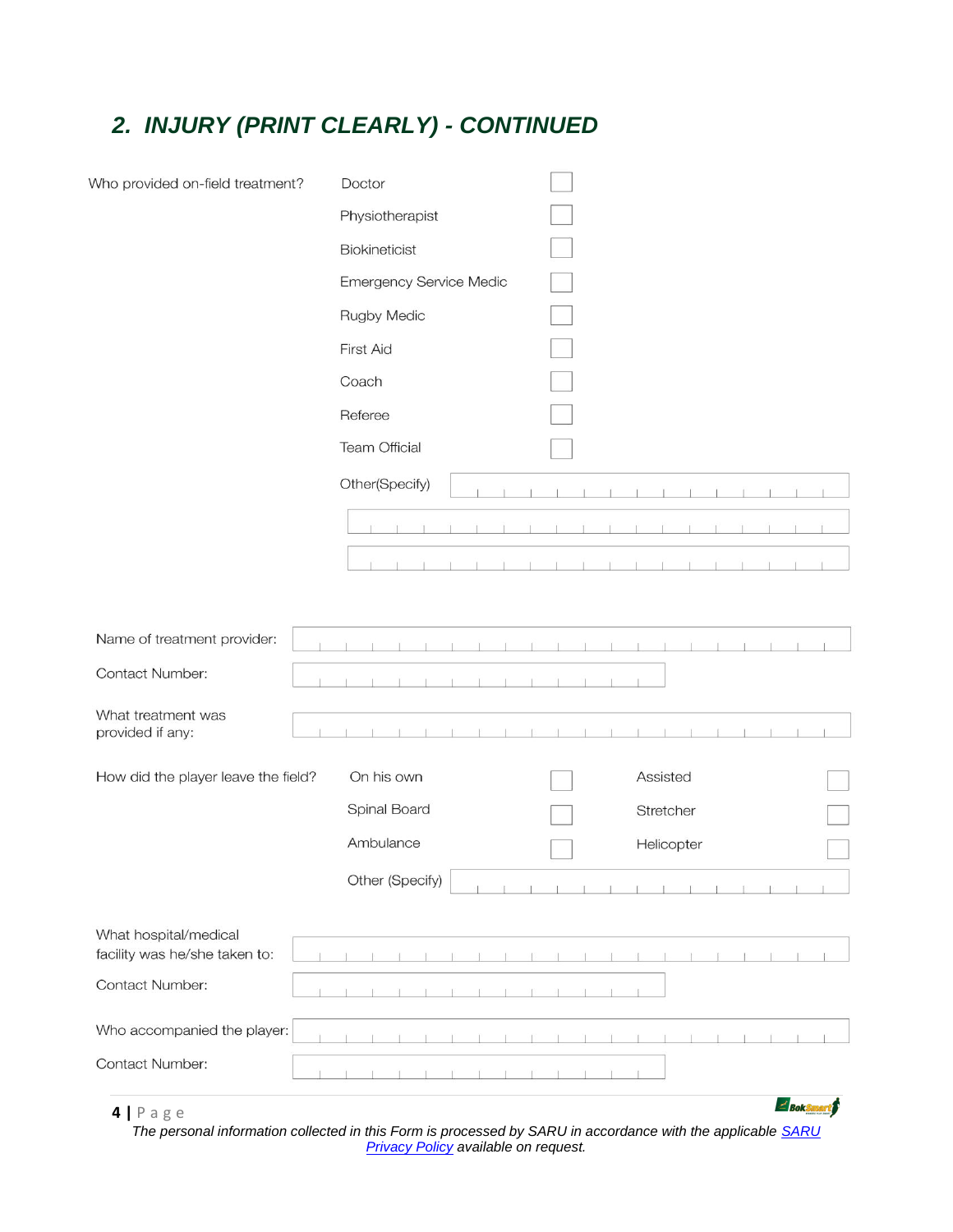# *3. MATCH (PRINT CLEARLY)*

| Teams Involved In The Match:                   |     |  |  |  |  |  |  |  |  |  |  |
|------------------------------------------------|-----|--|--|--|--|--|--|--|--|--|--|
|                                                | VS: |  |  |  |  |  |  |  |  |  |  |
| Competition:                                   |     |  |  |  |  |  |  |  |  |  |  |
| Provincial Union:                              |     |  |  |  |  |  |  |  |  |  |  |
| Level/Grade:<br>(e.g.U19, Super A Club league) |     |  |  |  |  |  |  |  |  |  |  |
| Referee:                                       |     |  |  |  |  |  |  |  |  |  |  |
| <b>Contact Number:</b>                         |     |  |  |  |  |  |  |  |  |  |  |
| Venue Address:                                 |     |  |  |  |  |  |  |  |  |  |  |
|                                                |     |  |  |  |  |  |  |  |  |  |  |
|                                                |     |  |  |  |  |  |  |  |  |  |  |
| <b>Field Conditions:</b>                       |     |  |  |  |  |  |  |  |  |  |  |
| <b>Weather Conditions:</b>                     |     |  |  |  |  |  |  |  |  |  |  |
|                                                |     |  |  |  |  |  |  |  |  |  |  |

 $\overline{ }$ 

 $\overline{a}$ 

| Was the game suspended at any time due to the injury? | Yes I      | No I |
|-------------------------------------------------------|------------|------|
| If yes, then for how long was it suspended?           |            | min  |
| Did the game restart?                                 | $Yes$ $No$ |      |
| Is there any video footage of the game available?     | Yes        | $No$ |

#### If yes, please retain the video footage until contacted by SA Rugby!